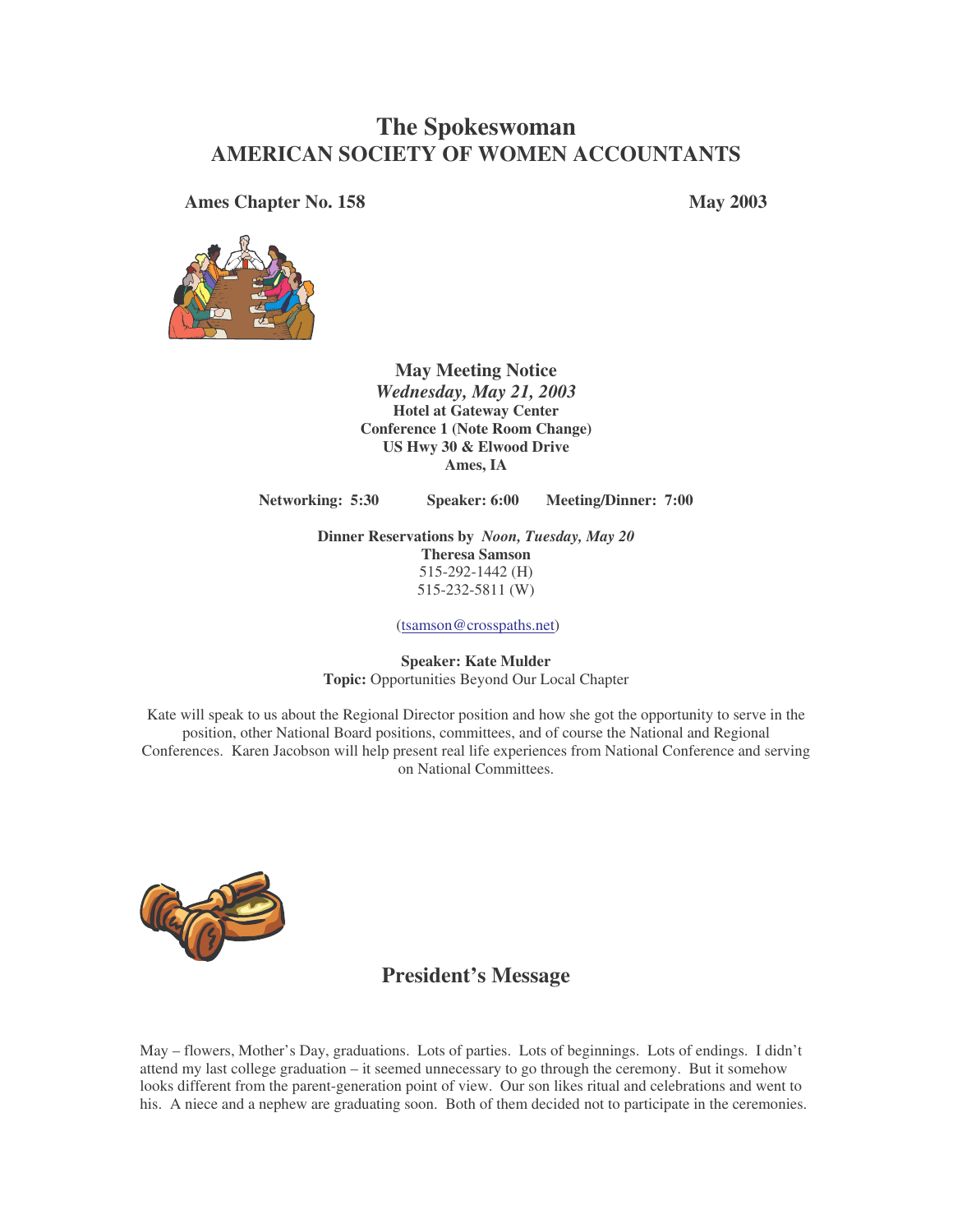Somehow, as their aunt, I'm not getting proper closure. (They did all that work, and I'm not getting punch and cookies.) It is a wonderful accomplishment for them and we are all proud of their achievements.

I am very pleased that our chapter has attracted several candidates for our chapter scholarship. As we prepare for or remember the graduations in our lives, let's be generous in our giving to the chapter scholarship fund so we can help others achieve that goal for themselves. During this season of transitions, it is laudable that we can help others with their professional preparation.

We will also have elections of officers at the May meeting. Be sure to be there to help shape our chapter's future. We'll look forward to seeing you on May 21.

### **Membership Minutes**

#### **American Society of Women Accountants**

Ames Chapter #158 Membership Meeting April 16, 2003

- **Call to Order:** The April 2003 membership meeting of the Ames Chapter #158 was called to order by President Margaret Munson at the Gateway Center in Ames on Wednesday, April 16th at 7:48 pm. Introductions were made by guests and members in attendance: Jan Duffy, Dawn Tank, Karen Jacobson, Ann Kurtenbach, Margaret Munson, Theresa Samson, Nancy Campbell, Soma Mitra, Brenda O'Neall-Smith, Cindy Sippel, Amy Boggess, Margaret Wilson, Mary Mosman, Beverly Wandling, Angie Anderson, Kate Mulder and Speaker Ken Jones. A quorum of members was present.
- **Minutes:** Motion made by Nancy Campbell and seconded by Margaret Wilson that the March 2003 minutes be approved as printed in the Bulletin, with one correction. The speaker's name in the list of members and guests in attendance should be "Diane." Motion carried.
- **Treasurer's Report:** The Treasurer's report was handed out. It was noted that the \$600 special scholarship for the ISU student was returned because the student was not registered for the second semester. The scholarship will be awarded to him again this fall when he returns to class. A discussion was held on possible fund-raisers for the Scholarship Fund. One suggestion was a Trivial Pursuit Tournament. Jan Duffy will get more information on this subject. Cindy Sippel volunteered to do the "review" of last year's financial records. We filed the form to continue as a tax-exempt group. We don't have enough receipts to require us to file separately with the IRS. We decided not to increase chapter dues at this time. They remain \$20.50 for regular members and \$5 for student members. The deadline for names of new officers to be reported to National requires that they be elected at the March membership meeting. Motion made by Jan Duffy and seconded by Theresa Samson that the Treasurer's report be accepted and placed on file for review.

#### **Committee Reports:**

- **Membership:** It was reported that our chapter has had 7 new members and 1 associate this year. Although we lost three members for non-renewal (Jennifer Ketchum, Marty Landers and Penny Strum), our chapter leads the region in net new members. Brenda O'Neall-Smith presented Dawn Tank with her membership certificate. She noted that we have three applications for membership to be presented at the Board Meeting this evening (Amanda (Amy) Boggess - student and Dominique Bryant and Soma Mitra - regular). Brenda has blank applications and new brochures from National at the meeting.
- **Program:** Jan Duffy and Theresa Sampson discussed future programs. The committee asked for ideas. Several were suggested including HIPAA (the new privacy rules on health information) and property taxes (from the perspective of a local legislator Jim Kurtenbach).
- **Scholarship:** We have received eight scholarship applications so far. The deadline for applications is April 15, 2003. A report will be given at the May meeting.
- **Bulletin:** Pat is updating the membership list. Those members who have not sent back updated information are encouraged to send it to her soon. Also, report any news items to her.

#### **Old Business:**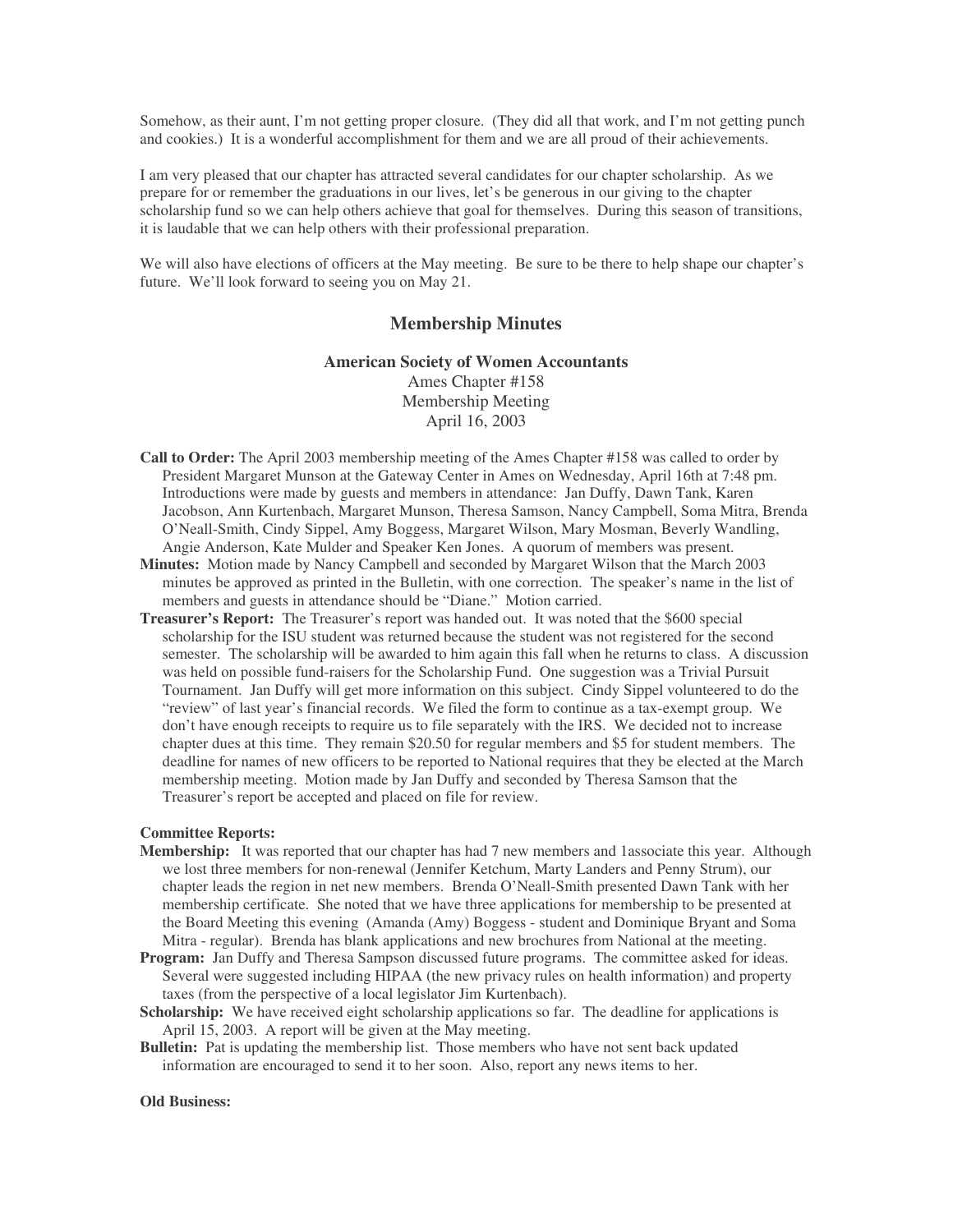- **Nominating Committee:** The nominating committee is composed of Cindy Sippel, Theresa Samson, and Dawn Tank. The tentative slate is Cindy Sippel – President, Nancy Campbell – Secretary, Beverly Wandling – Treasurer. Additional members volunteering this evening are Karen Jacobson – Scholarship, Brenda O'Neall-Smith and Jan Duffy – Membership and Dawn Tank – Bulletin. Any member who is interested in serving as Vice President or Program Chair should contact one of the committee members. New members are encouraged to volunteer.
- **Chapter Award:** Jan Duffy, Nancy Campbell and Cindy Sippel were on the Committee. They presented the Outstanding Member Award to Karen Jacobson.
- **Networking Luncheons:** Jan Duffy e-mailed a schedule of dates for the Networking Luncheons for the next several months. She chose different days of the week so that more people would have an opportunity to attend. The first such luncheon will be at Panera's on Friday, May 2 at 11:30 am.

**New Business:**

None

**Announcements:**

The next meeting will be May 21, 2003 at the Gateway Center in West Ames.

- The number of rooms still available for the National Conference in San Diego in September was discussed. It appears that the number is limited at this time. Anyone wishing to attend might want to consider making her reservation now.
- **Adjournment:** Motion made by Cindy Sippel and seconded by Theresa Samson that the meeting be adjourned. Motion carried. The meeting was adjourned at 8:26 pm.

Respectfully submitted,

Karen E. Jacobson **Secretary** 

#### **Board Minutes**

#### **American Society of Women Accountants**

Ames Chapter #158 Board Meeting April 16, 2003

- **Call to Order:** The April 2003 Board Meeting of the Ames Chapter #158 was called to order by President Margaret Munson at the Gateway Center in Ames on Wednesday, April 16 at 8:26 pm. Cindy Sippel, Jan Duffy, Margaret Munson, Beverly Wandling, Theresa Samson, Brenda O'Neall-Smith and Karen Jacobson were present. A quorum was present.
- **Minutes:** The minutes for the February 19, 2003 Board Meeting were reviewed. On motion made by Jan Duffy, seconded by Beverly Wandling, motion carried that the minutes be approved with the two time changes.
- **Agenda:** On motion made by Jan Duffy, seconded by Karen Jacobson, motion carried that all other items of business be suspended except for the new membership applications.
- **Membership:** Applications for membership for Amanda (Amy) Boggess student, Dominique Bryant regular, and Soma Mitra - regular were presented. Motion made by Brenda O'Neall Smith and